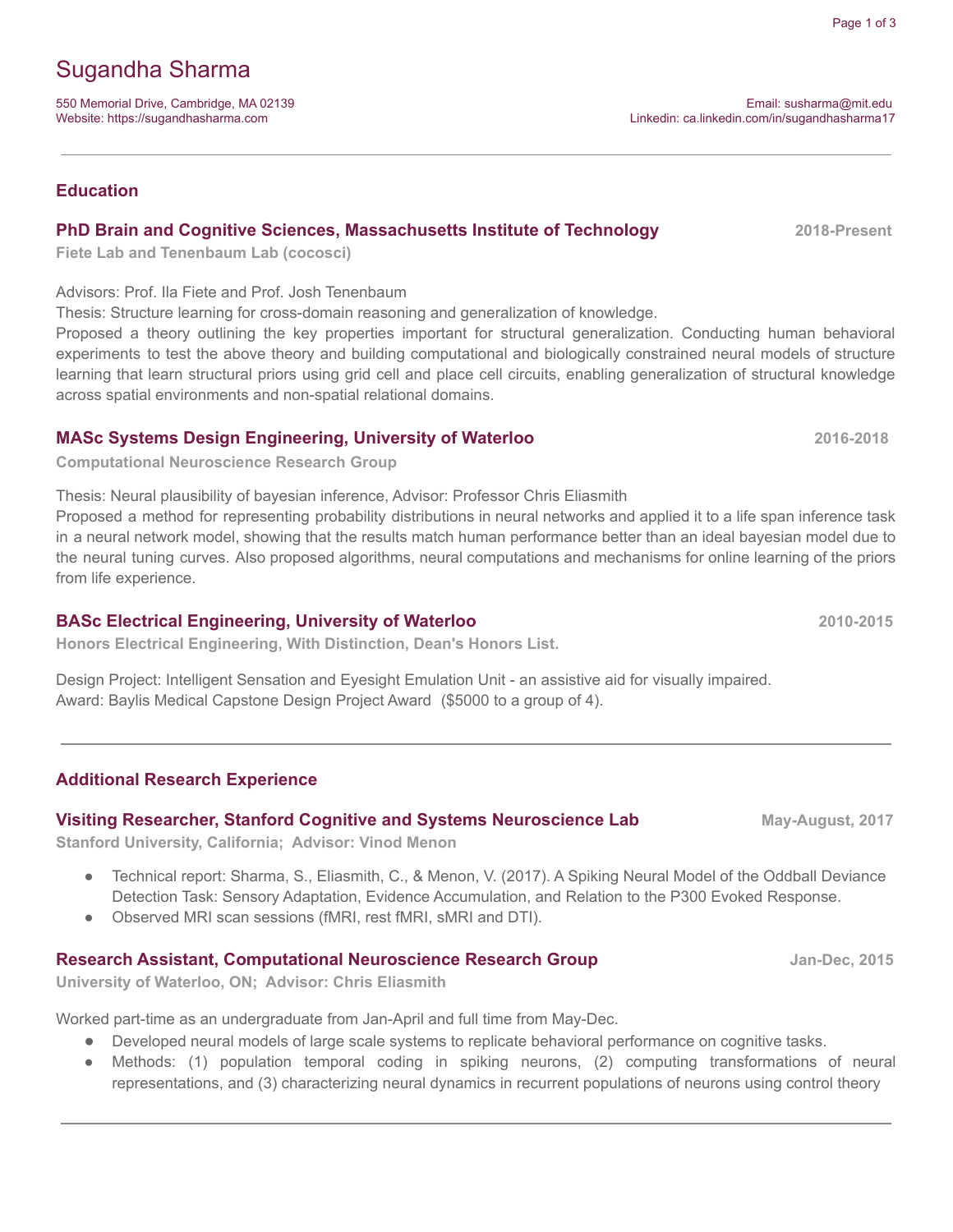### **Publications**

**Sharma, S.,** Curtis, A., Kryven, M., Tenenbaum, J., & Fiete, I. (2022). Map Induction: Compositional spatial submap learning for efficient exploration in novel environments. International Conference on Learning Representations, 2022.

**Sharma, S.,** Chandra, S., & Fiete, I. (2022). Content addressable memory without catastrophic forgetting by heteroassociation with a fixed scaffold. International Conference on Machine Learning, 2022..

Klukas, M., **Sharma, S.**, & Fiete, I. (2021) Fragmented Spatial Maps from Surprisal: State Abstraction and Efficient Planning. Under Review.

**Sharma, S.,** Chandra, S., Chaudhuri, R., Klukas, M., & Fiete, I. (2021). The Entorhinal-Hippocampal Attractor Network: recognition and approximate reconstruction of exponentially many arbitrary patterns for high capacity associative and sequence memory. In Preparation.

Sanders, H., Wilson, M., Klukas, M., **Sharma, S.,** & Fiete, I. (2020). Efficient Inference in Structured Spaces. Cell, 183(5), 1147-1148.

**Sharma, S.,** (2018). Neural Plausibility of Bayesian Inference. UWSpace. <http://hdl.handle.net/10012/13503>

**Sharma, S.**, Voelker, A., & Eliasmith, C. (2017). A Spiking Neural Bayesian Model of Life Span Inference. [Proceedings](https://cogsci.mindmodeling.org/2017/papers/0591/index.html) of the 39th annual conference of the Cognitive Science Society. [\(3131-3136\).](https://cogsci.mindmodeling.org/2017/papers/0591/index.html)

**Sharma, S.,** Komer, B., Stewart, T., & Eliasmith, C. (2016). A Neural Model of Context [Dependent](https://cogsci.mindmodeling.org/2016/papers/0202/) Decision Making in the Prefrontal Cortex. [Proceedings](https://cogsci.mindmodeling.org/2016/papers/0202/) of the 38th annual conference of the Cognitive Science Society. (1122 - 1127).

**Sharma, S.,** Aubin, S., & Eliasmith, C. (2016). [Large-scale](https://www.sciencedirect.com/science/article/abs/pii/S2212683X16300317) cognitive model design using the Nengo neural simulator. Biologically Inspired Cognitive Architectures. [17\(2212-683X\):](https://www.sciencedirect.com/science/article/abs/pii/S2212683X16300317) 86-100.

**Sharma, S.,** & Tripp, B. (2016). How is scene recognition in a [convolutional](https://link.springer.com/chapter/10.1007/978-3-319-44778-0_33) network related to that in the human visual system? [Proceedings](https://link.springer.com/chapter/10.1007/978-3-319-44778-0_33) of the 25th International Conference on Artificial Neural Networks. (9886): 280 - 287.

#### **Talks**

Content addressable memory without catastrophic forgetting by heteroassociation with a fixed scaffold. **NAISys 2022**. From Neuroscience to Artificially Intelligent Systems.

Efficient representations for planning and exploration: fragmenting cognitive spaces into compositional submaps. **Cosyne 2022** workshop: Linking phenomena across levels of analysis: The need for a new multi-level reverse-engineering toolkit.

Compositional Spatial Maps. **Brains on Brains Symposium 2021**. Department of Brain and Cognitive Sciences, MIT.

Rapid generalization of knowledge in structured domains. **MIT BCS Department seminar 2020**.

## **Conference Presentations**

**Sugandha Sharma\*,** Aidan Curtis, Marta Kryven, Josh Tenenbaum, Ila R. Fiete. Map Induction: Compositional spatial submap learning for efficient exploration in novel environments. Cosyne 2022.

**Sugandha Sharma\*,** Sarthak Chandra, Ila R. Fiete. A stable memory scaffold with heteroassociative learning produces a content-addressable memory continuum. Cosyne 2022.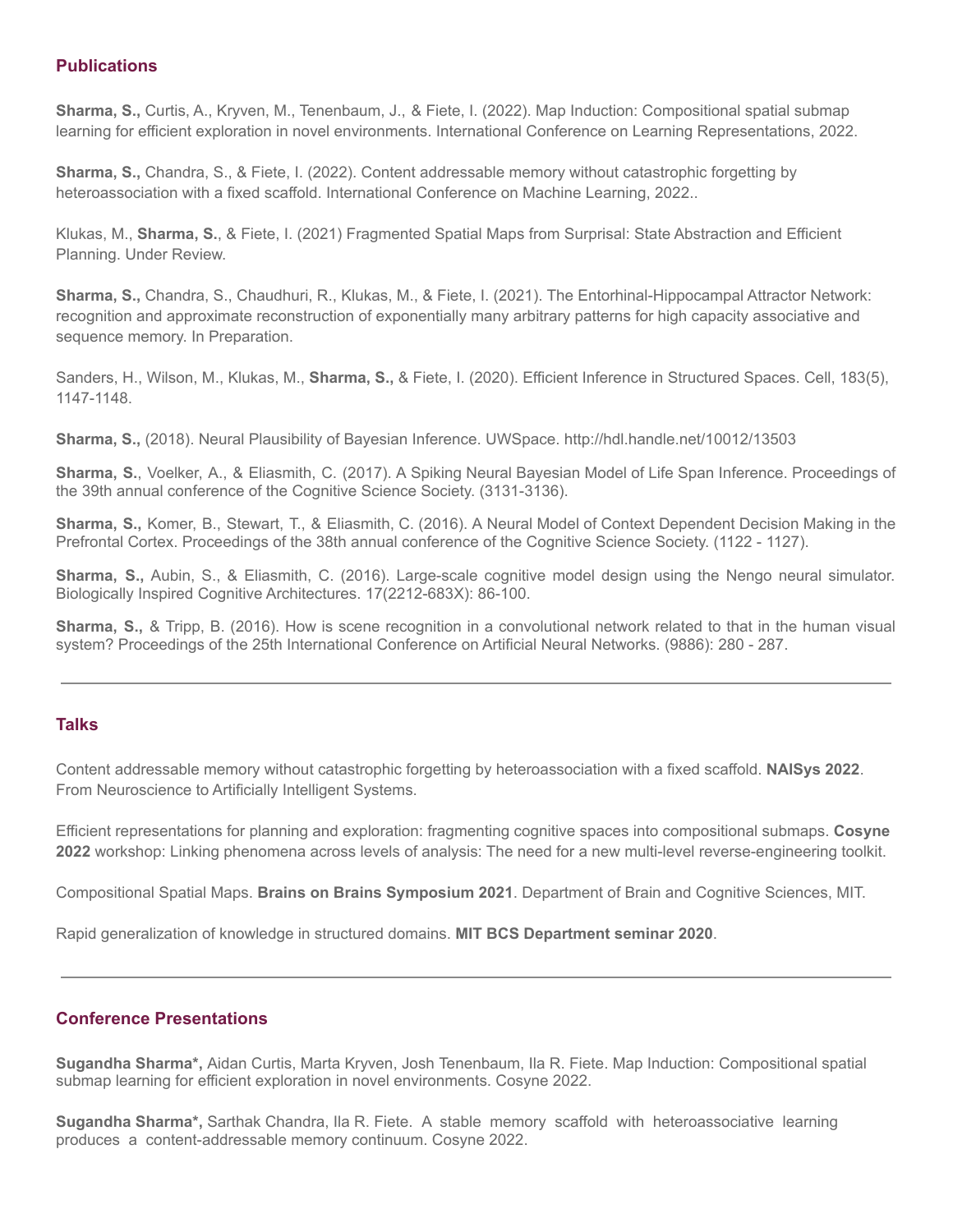**Sharma, Sugandha\***, Chandra, Sarthak, Chaudhuri, Rishidev, Klukas, Mirko; Fiete, Ila. Modular Networks with random projections for high-capacity associative pattern and sequence memory. ICLR 2021 Workshop: [Generalization](https://iclr2021generalization.github.io/) beyond the training [distribution](https://iclr2021generalization.github.io/) in brains and machines.

**Sugandha Sharma\*,** Sarthak Chandra, Rishidev Chaudhuri, Mirko Klukas, Ila R. Fiete. Randomly mixed modular grid-place cell network for high capacity associative memory. Cosyne 2021.

**Sugandha Sharma\*,** Sarthak Chandra, Ila R. Fiete. Recognition and approximate reconstruction of exponentially many arbitrary patterns leading to a Content-Addressable Memory Continuum. SFN 2021.

Mirko Klukas, **Sugandha Sharma**, Ila R. Fiete. Fragmented spatial maps from surprisal and affordances. Cosyne 2021.

Mirko Klukas, **Sugandha Sharma**, Ila R. Fiete. Representing non-Euclidean spaces and abstract data structures with grid cells and place cells. NAISys 2020.

#### **Awards and Honors**

4 x Dean's Honours List for academic distinction, University of Waterloo Fall 2010, Spring 2012, Winter 2013, Winter 2015

#### **Teaching Experience**

#### **Teaching Assistant, Brain and Cognitive Sciences, MIT Feb-May 2020**

- Course: Machine Motivated Human Vision. Supervised multiple projects on computer vision and human vision.
- Gave lectures on Artificial neural networks (deep nets), Convolutional Neural Networks and Amazon Mechanical Turk for conducting human behavioral experiments.

#### **Teaching Assistant, Brain and Cognitive Sciences, MIT Sept-Dec 2019**

- Set-up infrastructure for a newly introduced graduate level course on Neural Circuits for Cognition.
- Developed assignments and their solutions (including theory, analytics and simulations); held weekly office hours.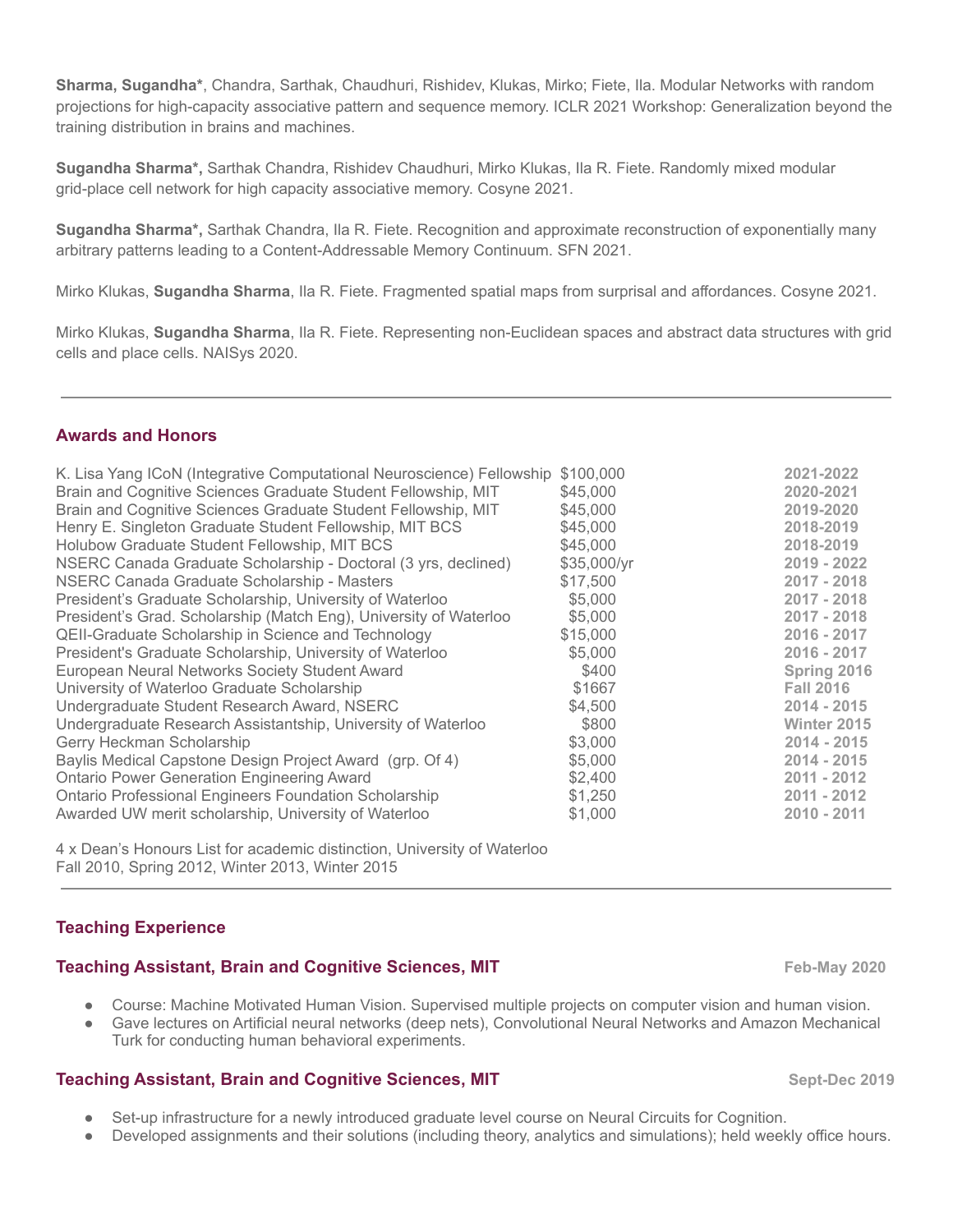#### **Teaching Assistant, University of Waterloo Sept 2015-Dec 2015**

- Taught tutorials to a class of 96 second year Eng. students. Course: Engineering Economics of Design.
- Held weekly office hours, marked assignments, quizzes and exams.

#### **Instructor, Nengo Summer School on large-scale brain modeling June 2015 and June 2016**

**Computational Neuroscience Research Group, University of Waterloo**

- Working Memory (2015): Attended as a participant and worked in a group of four to build a neural model of working memory. We successfully reproduced the recency and primacy effect plots as found in the human data.
- Sequence Conditioning (2016): Facilitated as an instructor and helped in building a neural model of sequence conditioning. Also served as a social convenor: organized opening BBQ, banquet and weekend social activities.

#### **Instructor, Transforming Education Septimary 10.144 and 2014-Dec** 2014-Dec 2014

Taught a coursera course on Programming in Python to a group of 16 CS and Eng. students in India. Taught via Skype. One of the final projects was selected in the top 10 projects in the online class of thousands of students.

### **Tutor, Tutoring Beyond Borders Constanting Constanting Constanting Constanting Constanting Constanting Constanting Constanting Constanting Constanting Constanting Constanting Constanting Constanting Constanting Constant**

● Volunteered to provide tutoring sessions to three grade 12/10 students in Mathematics, Science and English.

## **Industry Experience**

#### **Software Developer, Advanced Micro Devices (AMD) Markham, ON, Sept-Dec 2014**

Kernel Mode Driver Development to enable graphics chips to work with the latest Windows operating system (C++).

#### **Systems Engineer, Nvidia Santa Clara, CA, Jan-May 2014**

Used Control Systems theory and stability analysis to design compensation circuits for power converters used on graphics cards. Automated existing efficiency measurement procedures (Python) which saved hours of time.

Developed a web user interface (Perl/Html) for an Asset Tracker database. Wrote QA procedures (Perl) for a hard drive cloning system. Took initiative to automate internal processes in PCB assembly and fabrication facilities (VBA).

## **Software Developer, Blackberry <b>Waterloo, 2012 Waterloo, ON, Sept-Dec** 2012

Developed Exception Sender and Bug Extractor tools for the Duplicate Defect Detection research project (Java). Gained experience in Information retrieval techniques, search engines and wireless communication systems.

#### **Software Engineer, Phoenix Interactive Design Inc. London, ON, Jan-April 2012**

Developed ATM applications: Asset Manager to track assets on ATM terminals, and an On-Screen Keyboard - a virtual touch screen keyboard displayed on the ATM machine used as an alternative to the physical pin-pad.

## **Engineering Software Tools Administrator, Christie Digital Systems Kitchener, ON, May-Aug 2011**

Successfully redesigned the User Interface of the Product Lifecycle Management System to provide better search criteria. Delivered a Technical Presentation to train the developers in the new UI (user interface) functionality.

**Systems Engineer, Nvidia Santa Clara, CA, April-Aug 2013**